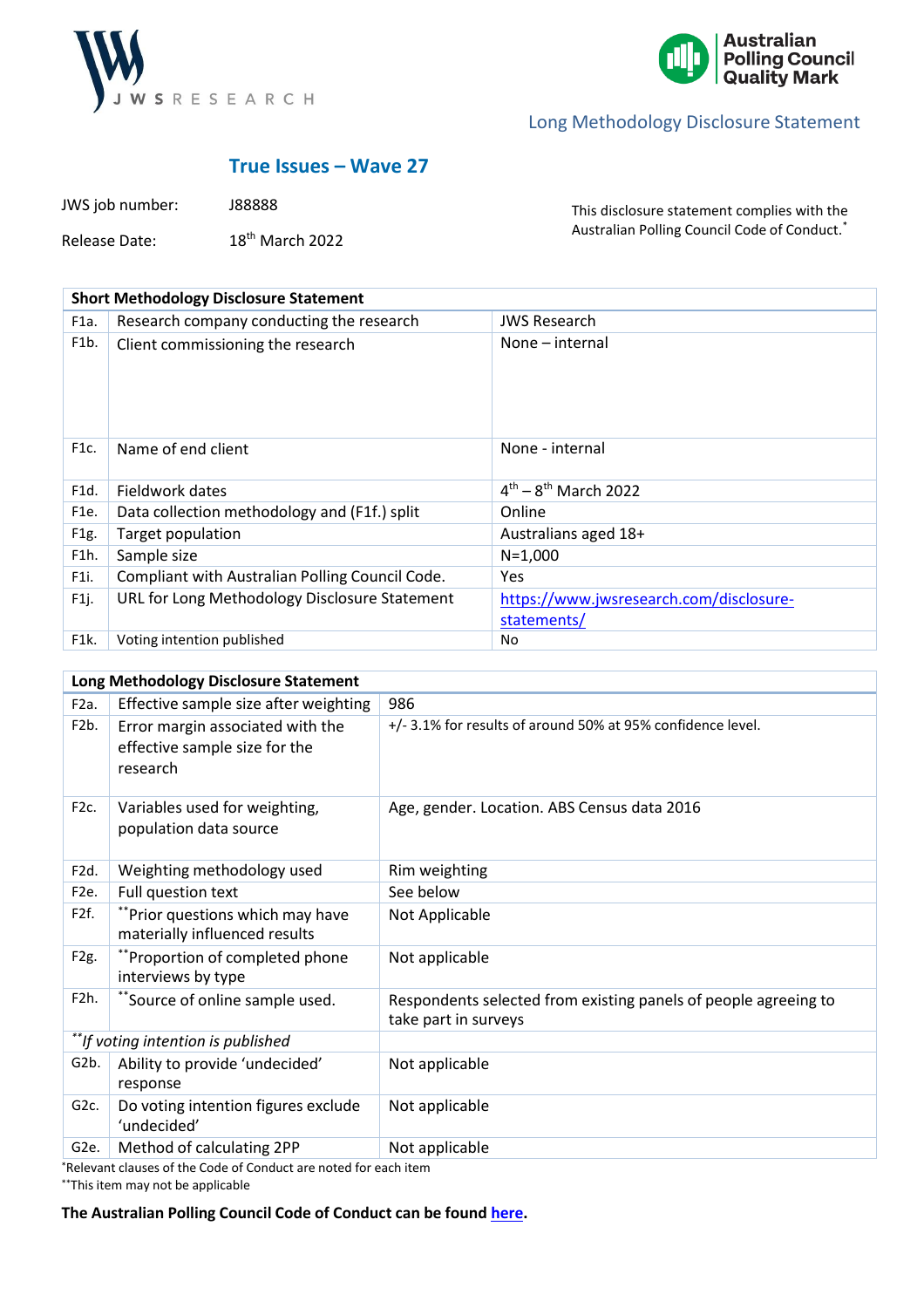



Q1. How would you rate the current performance of each of the following organisations or groups in Australia? **RANDOMISE**

The Australian Government Your State or Territory Government Your Local Council Business and industry

#### **SCALE**

Very Good Good Average Poor Very Poor Don't know

Q2. What are the **most important issues** that you think the **Australian Government** should focus on? These would be the issues or problems that personally interest or concern you the most. Please **describe up to three** separate issues in the text boxes below. Please be as specific as you can.

Q3. From the following list, please select the five **most important issues** you think the **Australian Government** should focus on.

a) First, click on the most important issue,

b) Click on the second most important issue,

c) Then click on the third most important issue, etc. until 5 issues have been ranked.

#### **RANDOMISE**

The economy and finances Cost of living Employment and wages Business and industry Foreign affairs and trade Hospitals, healthcare and ageing Housing and interest rates Community, family and social services Education, training and childcare The environment and climate change Defence, security and terrorism Immigration and border security Transport and infrastructure Agriculture and regional development Vision and leadership Innovation, science and technology Population growth Energy Mining and resources Provision of public services (e.g. Centrelink, Medicare, the ATO, passports and immigration, employment and other support services, etc.)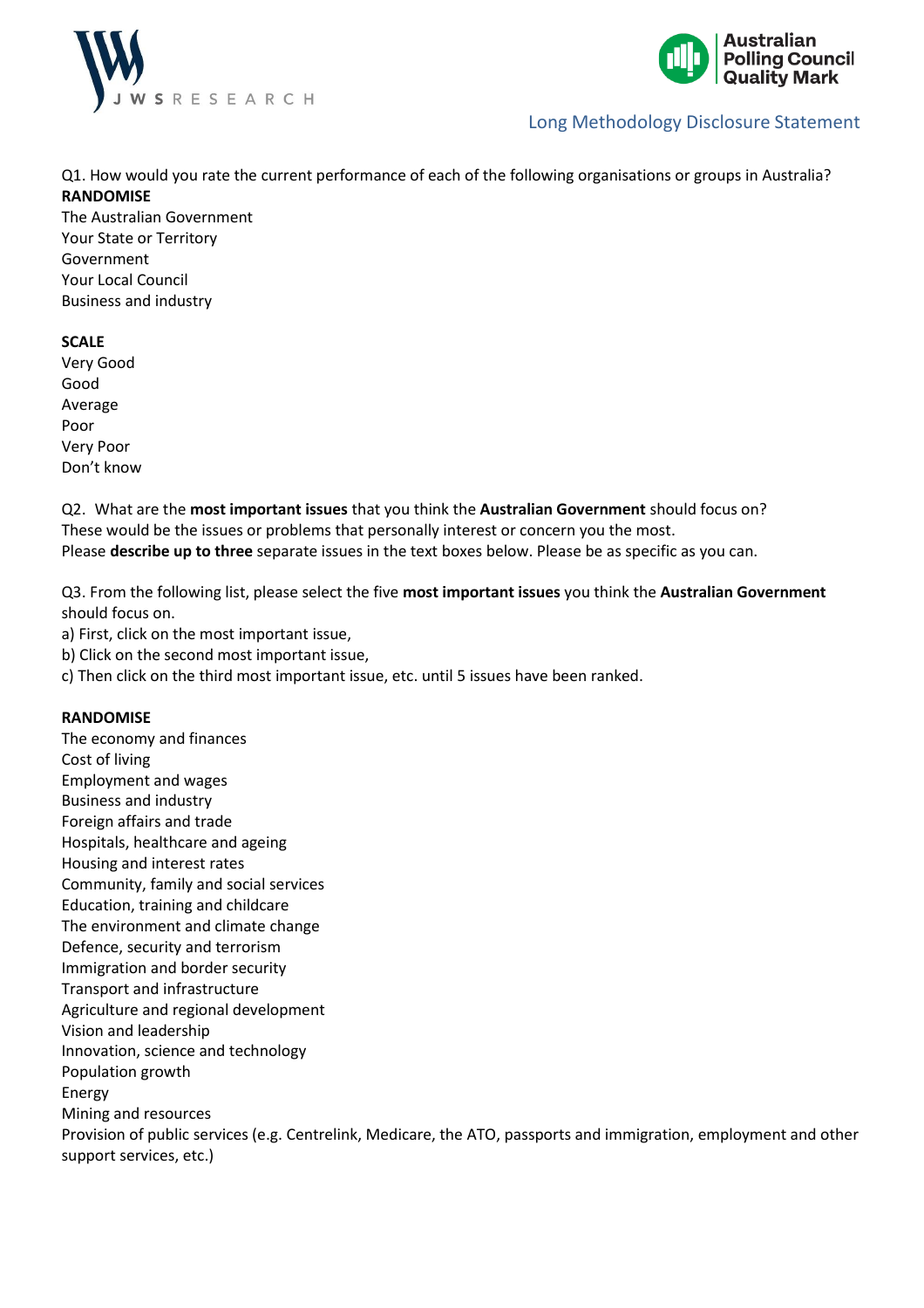



Q4. How would you rate the **performance** of the **Australian Government** on each of the following issues? **RANDOMISE**

The economy and finances Cost of living Employment and wages Business and industry Foreign affairs and trade Hospitals, healthcare and ageing Housing and interest rates Community, family and social services Education, training and childcare The environment and climate change Defence, security and terrorism Immigration and border security Transport and infrastructure Agriculture and regional development Vision and leadership Innovation, science and technology Population growth Energy Mining and resources Provision of public services (e.g. Centrelink, Medicare, the ATO, passports and immigration, employment and other support services, etc.) The COVID-19 pandemic

Overall performance **(anchor)**

#### **SCALE**

Very good Good Average Poor Very Poor Don't Know

Q5. Do you think each of the following is generally headed in the **right or the wrong direction**? **RANDOMISE**

The national economy Your State or Territory economy Your local community Business and industry in Australia Your own personal situation

### **SCALE**

Right direction Neither right nor wrong direction Wrong direction Poor Not sure / Don't know

(THERE ARE NO QUESTIONS 6-75)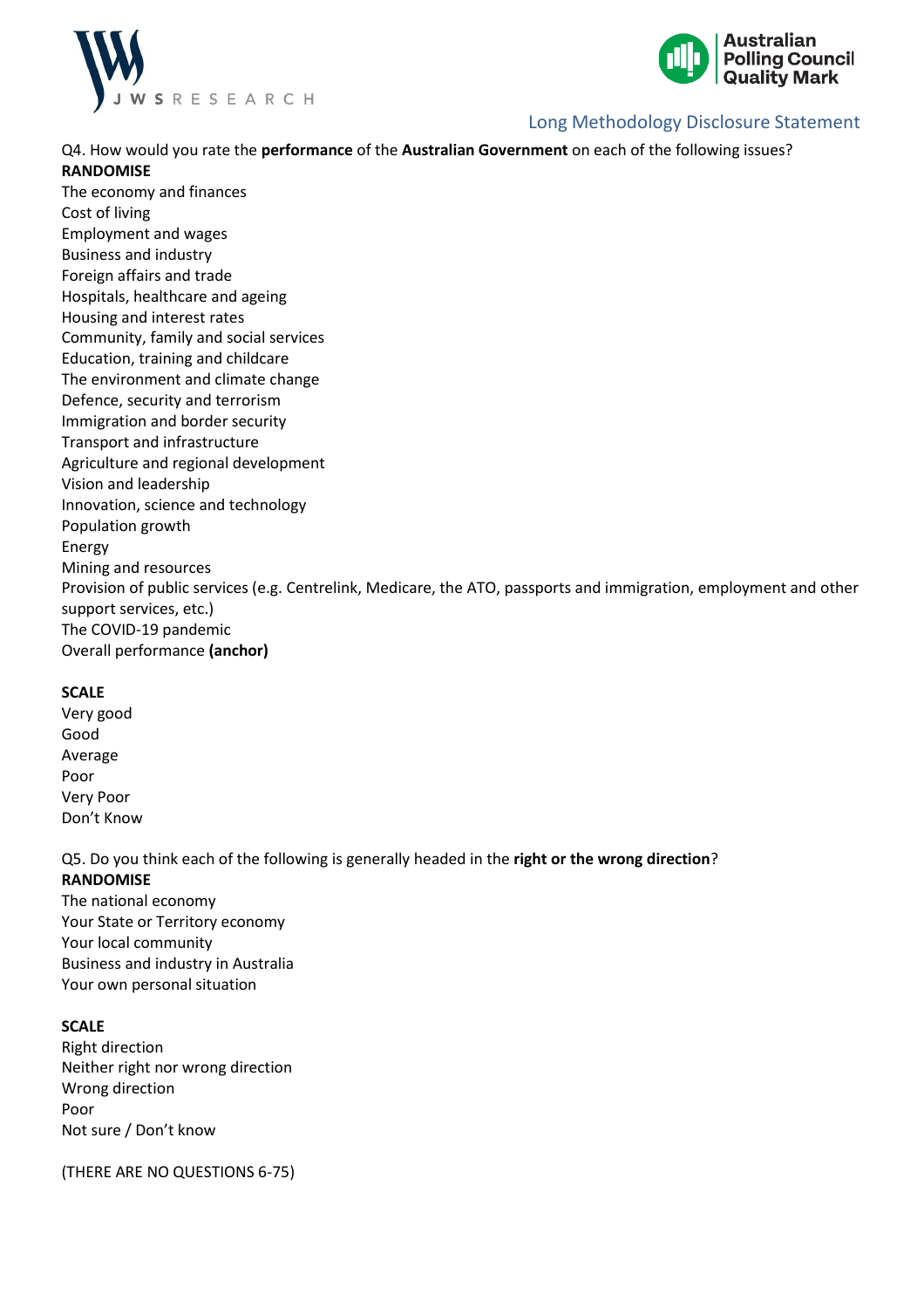



Q76. Are you eligible to vote at Australian elections?

Yes No

Can't say

### **ASK IF VOTER IE CODE 1 IN Q76**

Q77. The next Federal Election is due by May this year. At the moment, how interested are you in what's going on in Australian federal politics and the upcoming 2022 Federal Election?

### **SCALE**

Extremely interested Very interested Somewhat interested Not that interested Not at all interested Can't say

### **ASK IF VOTER IE CODE 1 IN Q76**

Q78. What are the **most important** issues that will decide your vote at the upcoming 2022 Federal Election? Please **describe up to three** separate issues in the text boxes below. Please be as specific as you can.

### **ASK IF VOTER IE CODE 1 IN Q76**

Q79. Which one of these best describes you in relation to the upcoming 2022 Federal Election?

### **ROTATE SCALE**

You will vote the same way you always vote at Federal Elections You have already decided which party you will vote for You are fairly certain which party you will vote for You are leaning towards voting for a particular party You are not yet leaning towards any particular party Can't say

Q80. Now about COVID-19 and vaccines. Do you agree or disagree with the following statements about COVID-19 vaccines?

### **RANDOMISE**

Staying up to date with the recommended number of COVID-19 vaccine doses / boosters is the right thing to do The vaccines stop us from getting COVID-19 and spreading it

The vaccines stop us becoming as sick if we do get COVID-19

I am concerned about the safety and side effects of COVID-19 vaccines

During a COVID-19 outbreak, those who are fully vaccinated should have more freedom from restrictions than those who are not

Businesses should be able to require their staff to be fully vaccinated against COVID-19

Governments should be able to require workers in certain industries to be fully vaccinated against COVID-19 Governments should not be able to mandate that people have to receive COVID-19 vaccinations

#### **SCALE**

Strongly agree Somewhat agree Neutral Somewhat disagree Strongly disagree Can't say